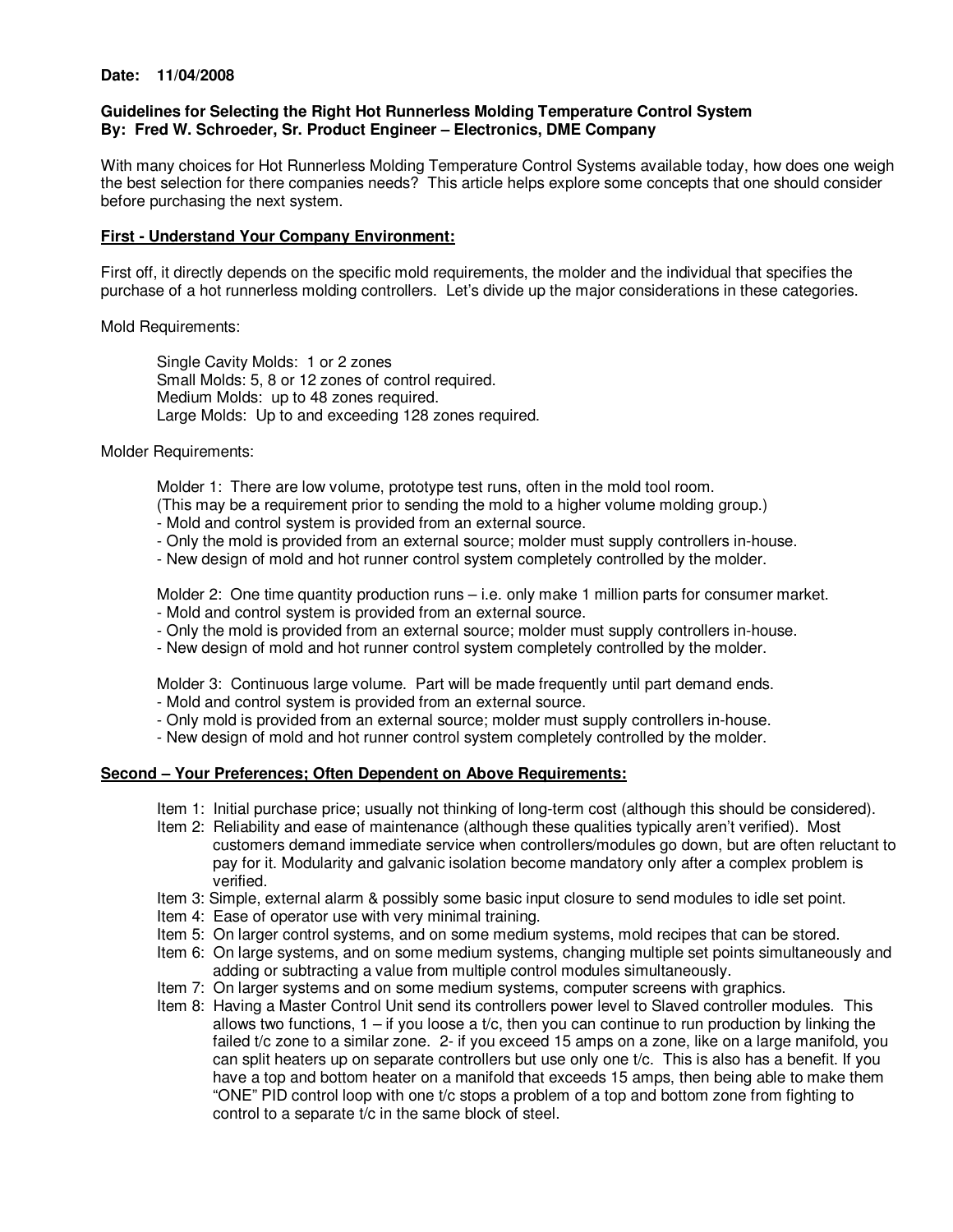# **Issue 1: Galvonic Isolation of each Zone of Control.**

A major cost issue is galvanic isolation of at least 1500 Vrms for each thermocouple input from zone to zone and from the main system. This can become a nightmare in some situations with grounded versus ungrounded thermocouples. Electronic circuits that address this issue typically add about \$50 to \$100 per zone of cost to the Hot Runner Control System versus non-galvanic isolated systems. This feature can enable the thermocouple junction to physically touch the heater power at 240Vac and run. During heat-up, many controllers have dry-out routines which help bake moisture out of the heater. Moisture basically allows leakage current from the heaters 240 VAC to go to ground, and/or return through the thermocouple circuit. Once "dried out", the leakage current becomes almost non-detectable. When this dry-out procedure occurs, an ungrounded thermocouple will be either floating on the 240 VAC control power signal with proper galvanic isolation, or it will cause damage to the control system. Many Hot Runner Control Systems require Grounded T/C's which send this leakage current to ground, instead of allowing the thermocouple to float on the heater leakage current 240 Vac line voltage. Many systems start adding lower cost filtering circuits to the thermocouple inputs to minimize this effect, but this does not completely eliminate the problems associated with this issue.

# **Issue 2: Minimum Downtime of Entire System**

The bottom line is that customers need to have minimum downtime. Any features that Hot Runnerless Molding Controls can contribute to help maximize machine uptime and enable processors to efficiently produce good production parts may be considered necessary. Anything that detracts operators from this primary task should be scrutinized. Key questions that should be asked are: Will the extra features be useful to the operation? Will all the information be useful to maintain satisfactory productivity? When the features are needed, will an operator be able to competently utilize the features? For example, features such as rewiring of a mold's thermocouples if they are reversed with another zone seem intriguing, but will they really save time or cost even more time in the long run? If the mold goes to production wired wrong, will this eventually cause down time in troubleshooting because the issue was not documented properly? Why not wiring the mold correctly to begin with, fix the wiring problems in the tool room before putting these type of quick software fixes on a problem? Isn't this what quality control is all about? Maybe just having a diagnostic tool to show possible problems in the tool room would be good enough.

# **Issue 3: System Cost**

Many customers begin by using cost as the primary factor – especially in today's economy - to make a final selection on which Hot Runner System to purchase. The reality is that the system cost is dependent on the volume of parts being made. It's important to ask what will be the cost of the Hot Runner Control System per production part. For example, if 5 million parts are planned for the life of a particular mold, then it may be prudent to spend less than \$0.01 per part on a Hot Runner Control System. If that's the case, your control system total should not exceed  $5,000,000 \times 0.01 = $50,000$  dollars. If you can reuse the Hot Runner Control Systems on other molds, then this cost will be even lower. If you have a (Complex Computer Required Driven) Hot Runner Control System go down for several days, how do you handle the downtime costs versus the robust and reliable fully modular system?

#### **Issue 4: Controllability**

Typically, controllability issues relate more to the mechanical and heater design than to the Hot Runnerless Control System. The reason for using PID-type controllers is that the method allows variations of designs to be controlled by a single type of computer algorithm. A well-designed nozzle with proper thermal response is necessary from the beginning. A simple example would be a light dimmer switch in a home. Typically, when the dimmer switch is on, light can be adjusted from off to full brightness in a single full turn. This concept could be related to a good Hot Runner Nozzle Design. For example, if there's a new type of light bulb that is installed that only uses an eighth of a turn on the dimmer switch to go from off to complete brightness, then additional turning does nothing more. It is more difficult now to set your room brightness to a fourth brightness because you only have an eight turn to divide into 25% increments. A well-designed nozzle should strive to always control to the desired set point between 15% to 85% output power. This is not always possible, but it is desired. Remember that a simple plant line voltage difference can have a significant effect on a PID control response. For example, take a standard 1,000 Watt heater rated at 240 VAC. If you run this heater in a plant with 208 VAC, the maximum available heater wattage is dropped to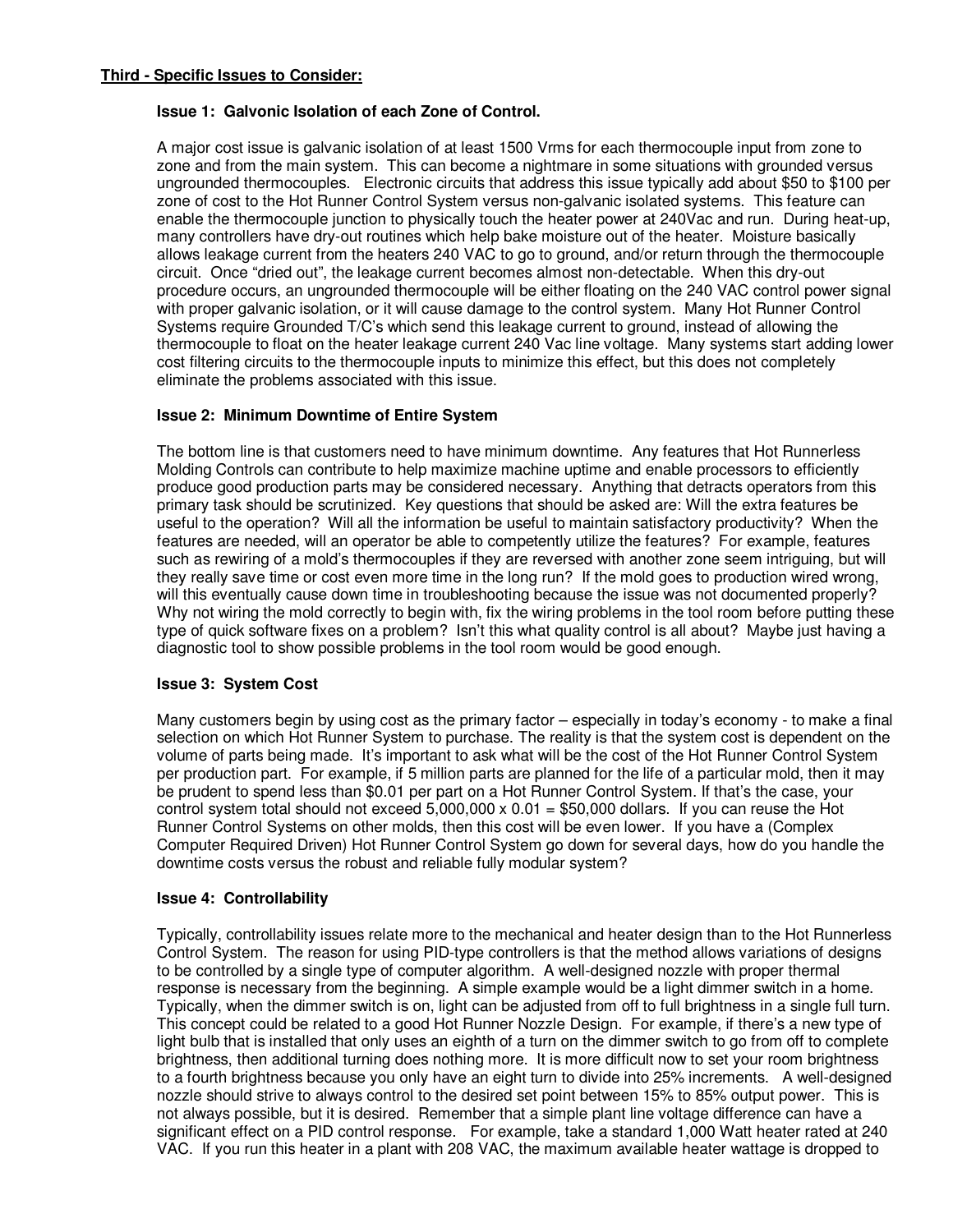750 Watts. This is a 25% drop in available power to heat the zone. Some PID controller algorithm's have special features, such as overshoot control, which helps reduce Temperature overshooting of the set point and Temperature undershooting of set point during initial heat up or during set point changes.

#### **Issue 5: Controller Output**

Heater Dry Out Methods: There are different approaches to this problem. The basic concept is as follows; when a heater is first started up, some residual moisture is inherent in the ceramic insulator material that the heater element is constructed from. This moisture causes the ceramic material to allow a small amount of the 240Vac voltage to "leak" to ground. When excessive amounts of moisture are in the heater, this leakage current (in milli-amps) can get large and lead to premature heater failures. The dry out methods attempt to slow down the heating process to allow the moisture to escape from the heater in a controlled method to prolong heater life. DME's proprietary SmartStart® and Patented GFI Dryout routines have been the industry standards for well over 20 years.

Electrical Control Output Type: There are many electrical methods for controlling temperature. The main ways found in the Injection Molding industry for 240 Vac typically use an electronic device called a Triac to control the Heater Load. The typical control methods are as follows: time proportioning, zero cross and phase angle firing.

Time Proportioning is technically the easiest to implement. In microprocessor terms it is implemented many times with a method called PWM or Pulse Width Modulation. It was traditionally used with mechanical contactors, which would have a typical 10 second cycle time. The percent power to the load, for example 10% would be turning ON the contactor for 1 second then OFF for 9 seconds. This method is alright for very large and slow heat up time loads. These loads usually take over 30 minutes to heatup and require large amperage draws. They call for 100% power for over 20 minutes before the control algorithms kick in. On small fast loads however, this leads to premature heater failures. Because fast loads heat up quickly in less than several minutes, this 1 second on then 9 seconds off create hot spots in the heater that can actually be measured. This constant fluctuation in temperature causes thermal shock to the heating elements by turning them red hot then cooling down to black color for every time proportion cycle. Mechanical contacts have a minimum ON time of about 500 Millisecond to prevent the contacts from burning out. Solid State Relays and Triacs can control to half line cycle (the 240VAC line cyles at 50 or 60 Hertz) or less using zero cross or phase angle firing routines in conjunction with Time Proportioning Output Controls. These devices can use shorter cycle times, but still cause the ON time OFF time thermal shock problems.

Zero Cross Triac with proprietary spaced out cycle time control. These routines vary from product to product. The idea is similar to time proportioning expect that the ON and OFF times can be spread out over the entire cycle time of the Controllers Output Control to reduce the thermal shock to the heating element. Using the example above at 10% output, the 1 second on versus 9 seconds off would be spread out over the entire cycle time. Another example would be 100 line cycles to equal 0 to 100% Power. At 10% power, every 10<sup>th</sup> line cycle would fire followed by 9 line cycles off until 100 available cycle period is completed. This concept is today's most robust, reliable and proven method available. DME's proprietary Select Cycle® has been the industry standard in the industry for well over 20 years.

Phase Angle Firing. This method can be the best at reducing thermal shock to the heating element but is not the most robust or reliable as the other methods. Phase Angle firing allows the Electronic circuit to turn on anywhere in the 240VAC 50/60Hertz line cycle. An entire 0 to 100% power adjustment can be made in a single cycle. However, issues arise from this method. For starters, the electronic device that is controlling the load needs to dissipate more heat to control this load. There is also electrical noise that is produced in the forms of EMI, RFI inherent when firing anywhere but in the zero cross point in the 240VAC line cycle. This method can also imbalance the power drawn from a single cycle which effects "power factors", which can make the cost of your electricity more expensive from the utility companies. This method can be beneficial during dry out routines, but only if one side of the heater is neutral and if the other phase angle fired side can clip the peak to below 40Vdc. The problem is on a three phase system, a phase can be floating above ground and the 40Vdc peak is really above 300 Vdc with respect to ground. This leakage current then is based on the 300Vdc peak, not the below 40Vdc peak produced across the controlled phase going to the load.